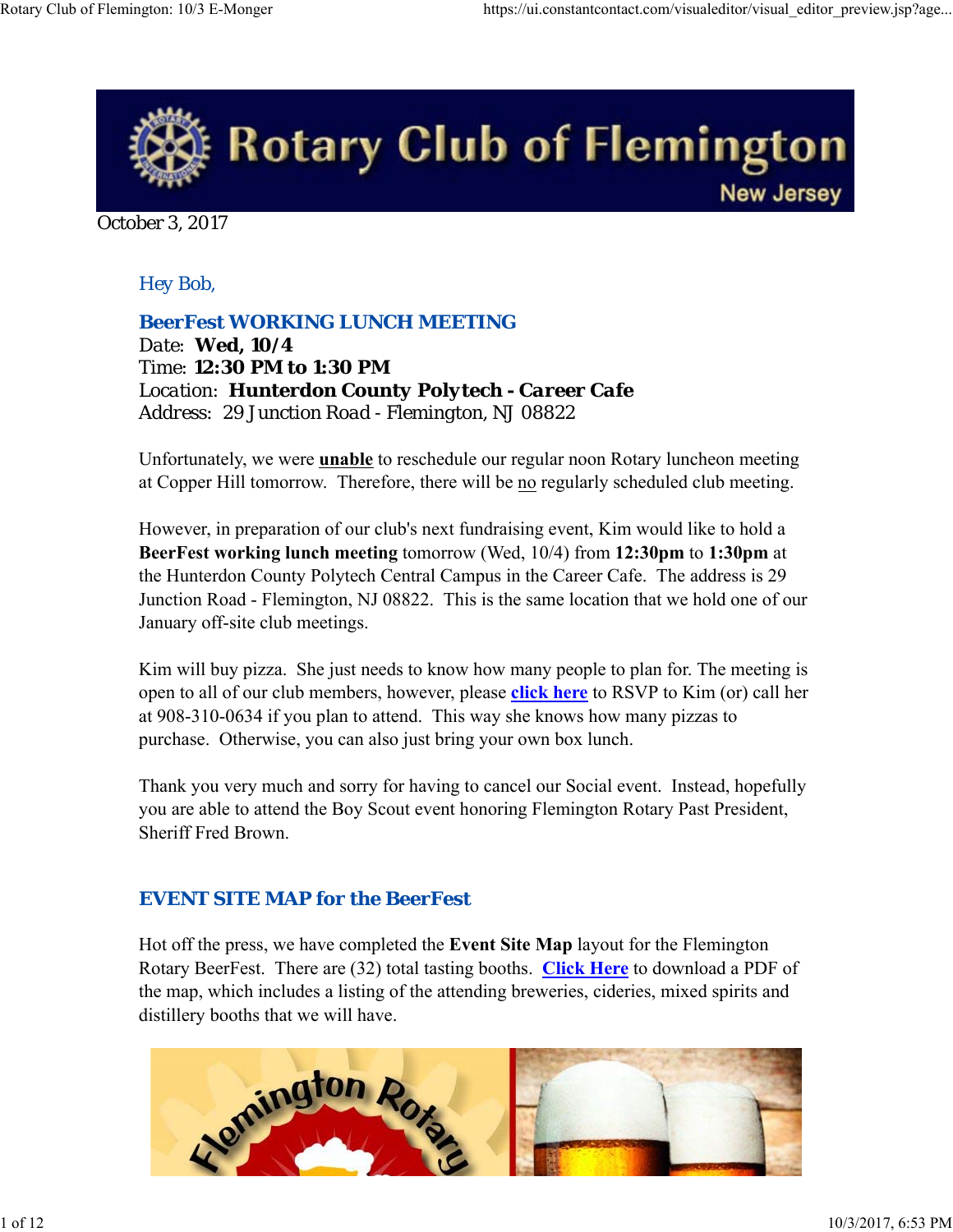

## *1st FRIDAY TRUCK UNLOADING*

## **Friday, 10/6**

This coming Friday is the first Friday of the month. If you can spare some time, the unloading of the Flemington Area Food Pantry truck delivery will occur at their location across the parking lot from the entrance to the Flemington Wal-Mart at 8:45am.

## *WEDNESDAY FOOD PANTRY COLLECTION*

## **Wednesday, 10/11**

Since we don't have a regular lunch meeting tomorrow, the Wednesday Food Pantry Collection will happen on Wed, 10/11. Please bring a few bucks or a few cans of food to support the Flemington Area Food Pantry.



*Boy Scouts of America Washington Crossing Council Hunterdon County - Distinguished Citizen Honoring Sheriff FRED BROWN* Date: **Wednesday, October 4** Reception: **6:30pm** Program: **7:00pm** Location: **H.C.R.H.S. Auditorium** 84 Route 31 - Flemington, NJ 08822

On Wednesday, October 4th, the Washington Crossing Council of the Boy Scouts of America will be holding their annual Hunterdon County "Distinguished Citizen Award" event. This year's honoree is **Sheriff Fred Brown**, who is a Past-President of the Flemington Rotary Club. The events keynote speaker will be the world renowned entrepreneur and astronaut Greg Olsen, who will speak about his life experiences.

The event raises much needed funds to support the many outstanding programs offered to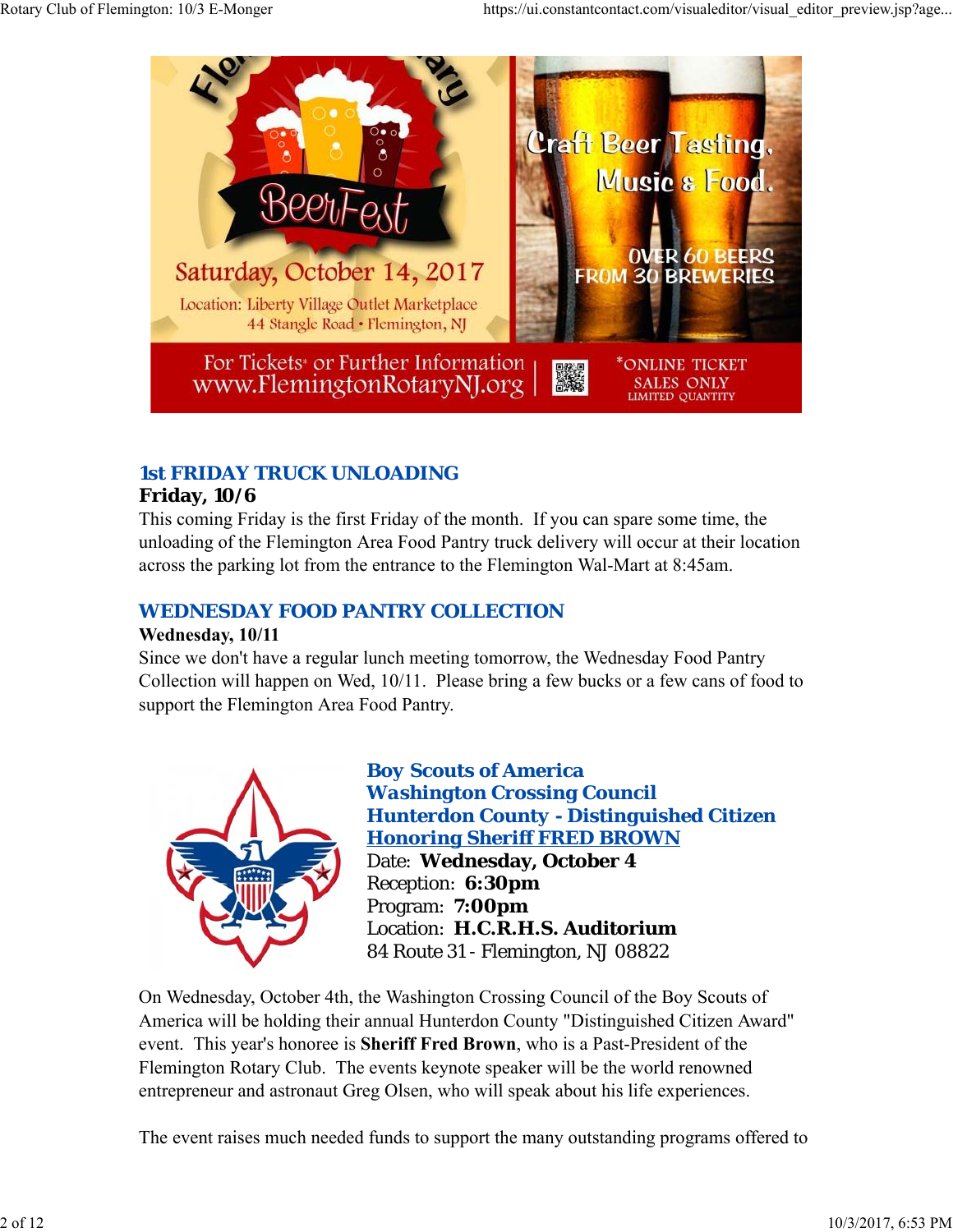Hunterdon County youth involved with Boy Scouts of America.

Tickets are available for \$35 per person. **Click Here** to purchase tickets online via Eventbrite.

#### *PROPOSED NEW MEMBER* **Jeffrey Moore**

The Membership Committee and Board have approved **Jeff Moore** for potential membership in the Rotary Club of Flemington. Jeff has been proposed by Joe Ziegler and has attended several of our club meetings. He would have the proposed classification of "**Education - Secondary**". Jeff is the Superintendent for the Hunterdon Central Regional High School. He resides in Delran, NJ.

Kim announced this information at the 9/27/2017 lunch meeting. Members have until the end of business on Tuesday, 10/3/2017 to submit a written objection to the board. If no objections are received, Jeff will be eligible for membership and will have his Orientation meeting scheduled.

## *RIDES for JOHN ZULLO* **From Sandy Clark Updated 10/3/2017**

Five Rotarians have volunteered to drive John Zullo to and from our weekly meetings. John would not be attending meetings on a regular basis if it weren't for this ride sharing. An updated (and tentative) driving schedule for the next several weeks can be seen below. This will be revised as necessary in each weekly E-Monger. Scheduled drivers should contact Sandy Clark at least 24 hours before the Wednesday meeting if they become unable to drive. At the same time, John will call the scheduled driver at least a day in advance if he does not plan to attend the meeting.

#### **Proposed Schedule of Rides for John Zullo**

- Oct. 4 Dick Stothoff
- Oct. 11 Terry Martin
- Oct. 18 Harry Mazujian
- Oct. 25 Sandy Clark
- Nov. 1 Ken Skowronek



*FLEMINGTON ROTARY BEERFEST* **Saturday, October 14, 2017** VIP Session: **12noon** to **1:00pm**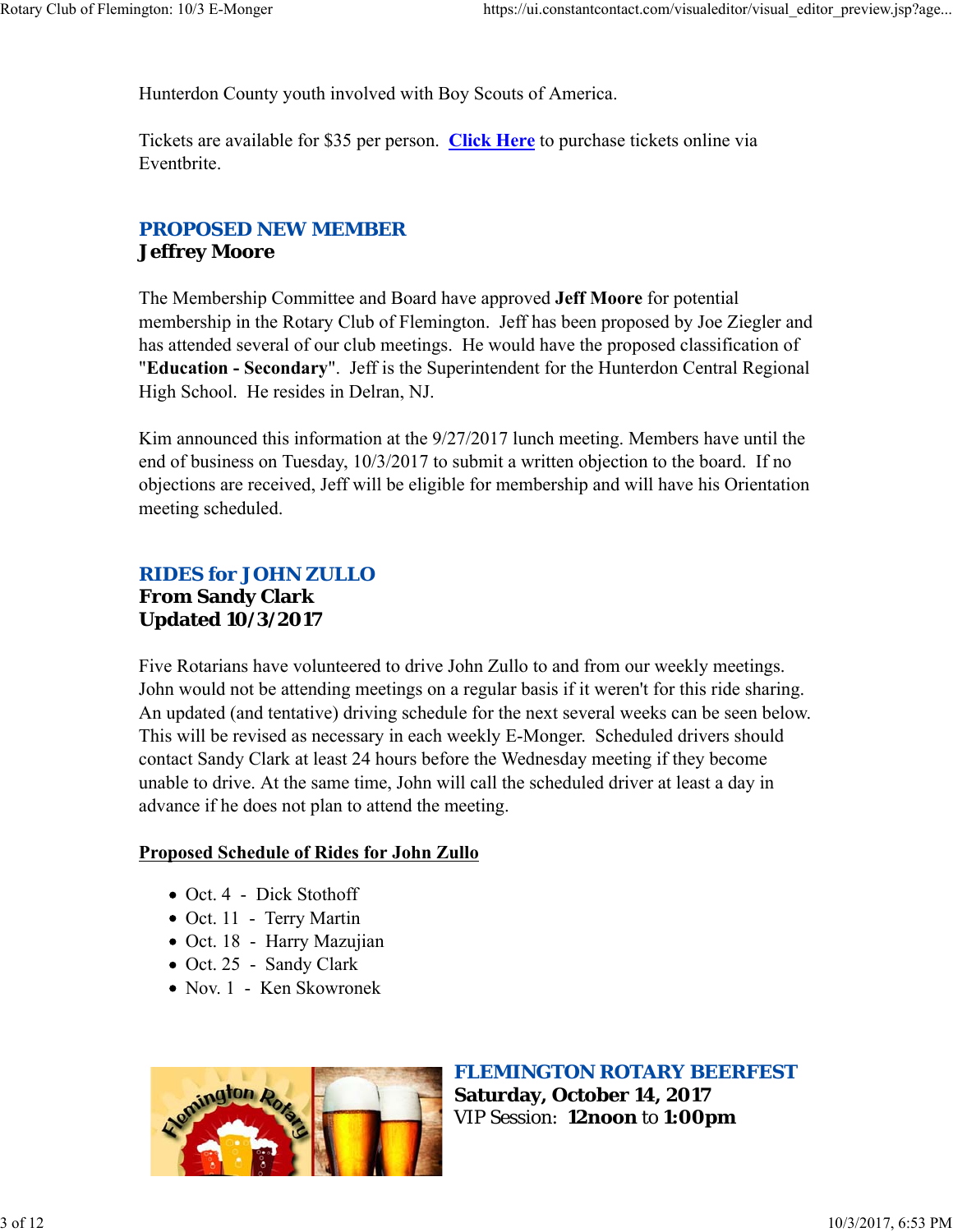

General Session: **1:00pm** to **4:30pm** Liberty Village Outlet Marketplace

The **Flemington Rotary BeerFest** is an event that allows participants to taste and sample

many different kinds of Craft Beers from a variety of different Breweries. There will be Live Music from the **Laurie Vosburg Band** to enjoy and food available to purchase.

We plan to have more than **60 beers** from **30 breweries**. **Online TICKETS are now ON SALE!!!!** 



**Click Here** to view the event website for additional details and to purchase tickets.

The event will take place within the open parking area of the **Liberty Village Outlet Marketplace**, located in Flemington, NJ. A limited number of tickets will be offered in two different tasting sessions.

**Sponsorship Opportunities!** We hope you will consider sponsoring the event! **Click Here** to download the **Sponsor Registration Form**, which includes an explanation of the different sponsor levels.



## *Flemington Rotary BeerFest* **Update on Breweries On Board to Date** Current As of 9/19/2017

We wanted to share the final list of Brewing Companies attending the BeerFest. **Click Here** to view the list of breweries, cideries plus distillery that are on board to date to attend the Flemington

Rotary BeerFest on Saturday, October 14th.

The following is the current list of **Breweries** attending:

- 1. **Allagash Brewing Co.**
- 2. **Cigar City Brewing**
- 3. **Conclave Brewing \*\***
- 4. **Demented Brewing**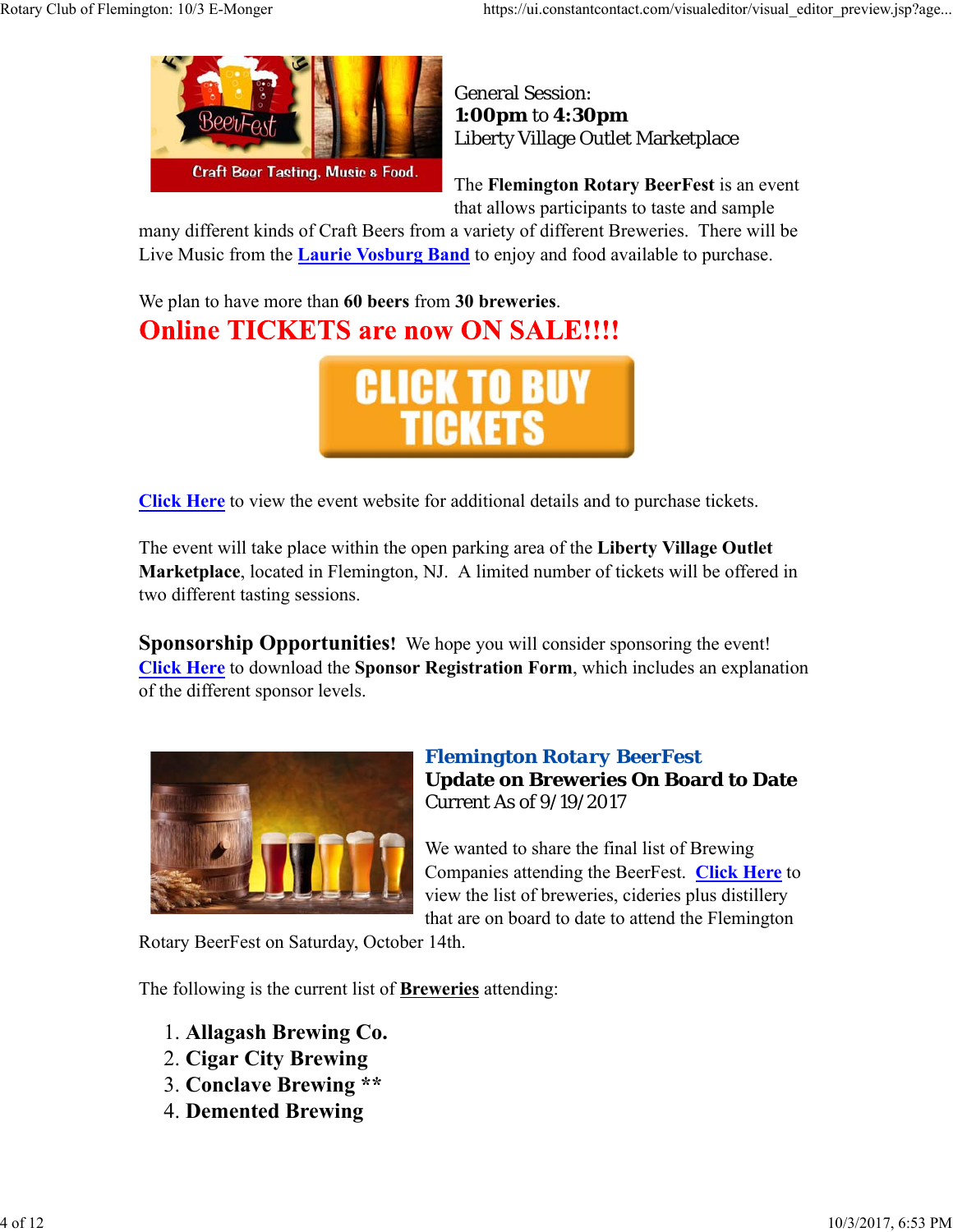- 5. **Dogfish Head Craft Brewery**
- 6. **Flounder Brewing Co.**
- 7. **Flying Dog Brewery**
- 8. **Founders Brewing Co.**
- 9. **Lancaster Brewing Co.**
- 10. **Lagunitas Brewing**
- 11. **Lone Eagle Brewing \*\***
- 12. **Neshaminy Creek Brewing**
- 13. **Oskar Blues Brewery**
- 14. **Pinelands Brewing Company**
- 15. **River Horse Brewing**
- 16. **Rogue**
- 17. **Schlafly Beer**
- 18. **Sixpoint Brewery**
- 19. **Smuttynose**
- 20. **Stone Brewing Co.**
- 21. **Three 3's Brewing**
- 22. **Troegs Brewing Co.**
- 23. **Two Roads Brewing Co.**
- 24. **Weyerbacher Brewing**

\*\*Note: The breweries listed with "**\*\***" above will have a special beer during the VIP Session.

The following is the current list of **Cideries** attending:

- 1. **Alltech Lexington Brewing & Distilling Co.**
- 2. **Austin Eastciders**
- 3. **Bad Seed Cider Co.**
- 4. **Ironbound Hard Cider**
- 5. **Mighty Swell Sparkling Cocktails**
- 6. **Wyndridge Farm**

The following is the **Distillery** attending:

## 1. **Skunktown Distillery**

## *Joint HUNTERDON COUNTY ROTARY MEETING*

Date: **Thursday, November 9** Time: **5:30pm to 7pm**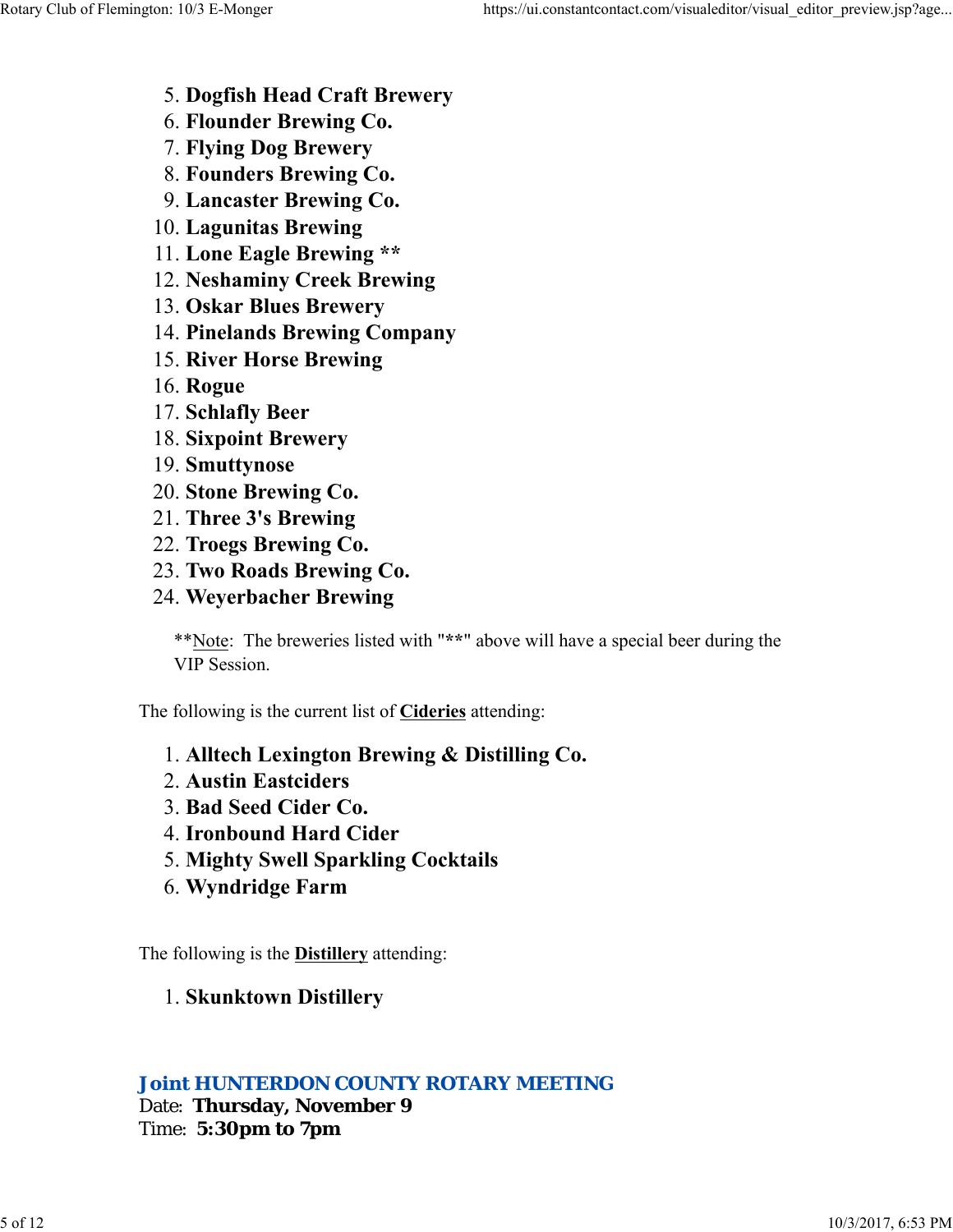## Location: To Be Determined Cost: Estimated at **\$25 per Person**

A joint meeting is currently being planned for the Hunterdon County Rotary Clubs. Since the date is a few days before Veterans Day, the speakers will be a group of WWII and Vietnam War Veterans. The evening will include appetizers, but no actual dinner is being planned. More details to follow as they become available.



## *Find us on Facebook*

Click the image to the left to connect with the Rotary Club of Flemington, NJ on Facebook.



## *The Flemington Rotary MEMBER DIRECTORY Is Updated on the Website*

A PDF copy of the Club Directory kept on the club website, located on the password protected "**Members Only**" page. To access this, simply goto **www.FlemingtonRotaryNJ.org** and click on "Members

Only" in the upper left. The page is password protected. If you do not have the password, simply email us and request it.

If you see any updates that need to be made (a change of address, email, phone number, something is not listed correctly, etc.), please email Sandy Clark and request any changes to be made. **Click Here** to generate an email to Sandy.



## *SPEAKERS & PROGRAMS BEING SOUGHT*

Mick Schaible is looking for some ideas for upcoming meeting programs and speakers. If you have any leads, please pass them onto Mick, who will follow-up to schedule the speaker.

**Click here** to generate an email directly to Mick.



## *HUNTERDON COUNTY CHAMBER OF COMMERCE*

As you know, the Rotary Club of Flemington is a member of the H.C. Chamber of Commerce. This enables all Rotarians the ability to attend a Chamber function as a "member". If someone asks you what your business is, you would explain that you are a member representing the Rotary Club of Flemington. **Click Here** to visit the Chamber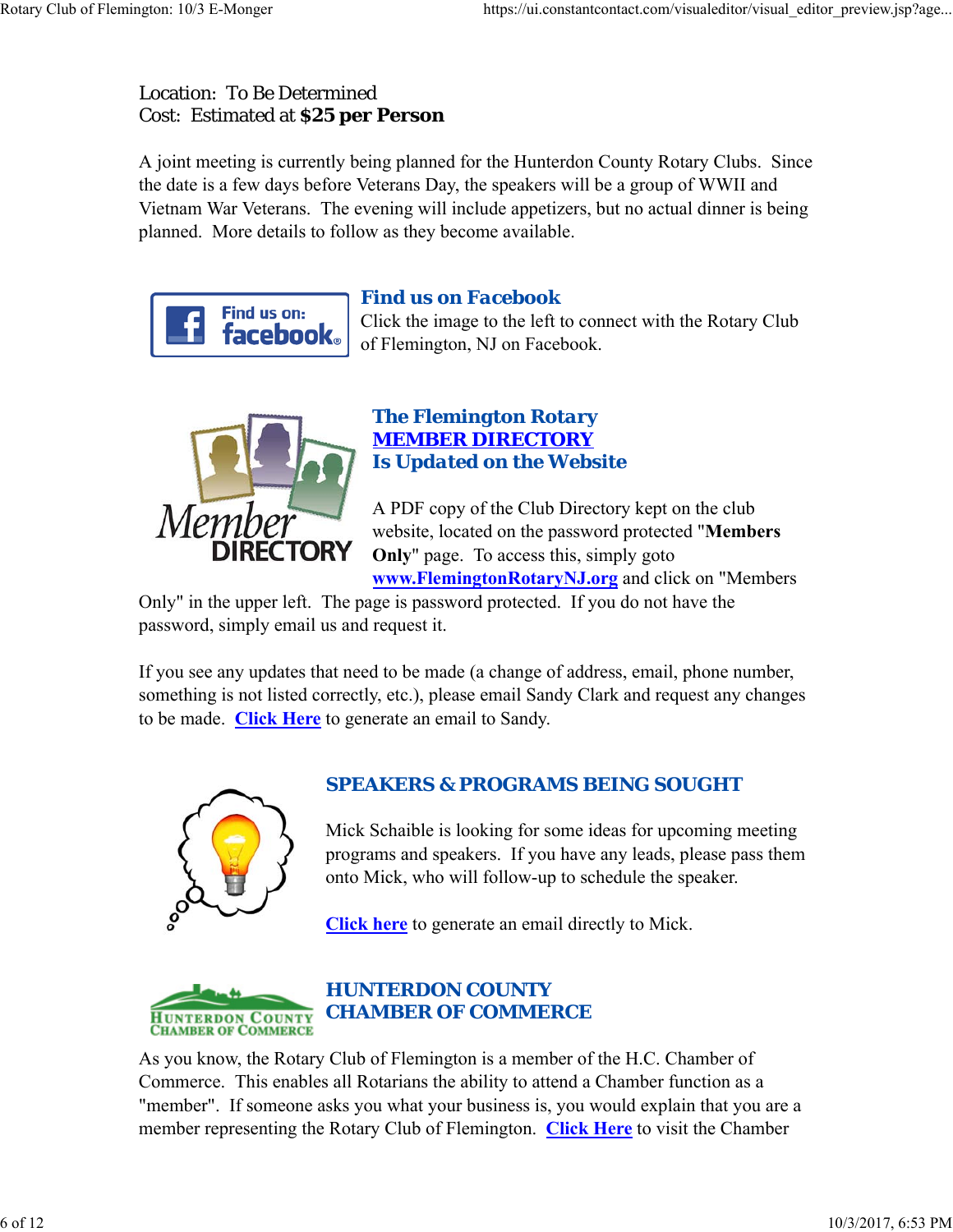website for a listing of upcoming events.

#### *ROTARY DISTRICT 7510 NEWS*

**Click Here** to read the current news from our Rotary District 7510.

#### *UPCOMING DATES TO NOTE:*

Wed, 10/11: Flemington Rotary BeerFest. Wed, 10/18: TBA Wed, 10/25: TBA

Wed, 11/01: Ken Hayes - Acquasurvey...unexploded bombs in Laos and the construction of a school there.

Wed, 11/08: TBA Wed, 11/15: District Governor Official Visit. Wed, 11/22: TBA Wed, 11/29: TBA

Next RCOF Board Meeting: Wed, 10/18 at 5:30 PM (Usually the 3<sup>rd</sup> Wed). **Next Membership Meeting:** Wed, 10/11 at 1:30 PM (Usually the 2<sup>nd</sup> Wed).

**Upcoming RCOF Club Events, Fundraisers, Fellowship Events, Etc**.: 10/14/17 (Sat): **Flemington Rotary BeerFest**.

**Rotary District 7510 Events & Functions:** To Be Announced.

#### *COMMITTEE LIST:*

**Click Here** to download the listing of all current Club Committee's and its members.

#### *"MEMBERS ONLY" WEBSITE:*

#### **Click Here for the Members Only section of the website to find:**

- 1) The "Membership Proposal Form" to propose a new member.
- 2) New Member Information.
- 3) An Online Copy of the Club Membership Directory.
- 4) A Link to All Photos Albums of the Club.

#### *ROTARY WEBSITE LINKS:*

Rotary International: **www.Rotary.org** Rotary District 7510: **www.RotaryNJ.org**

#### *NEARBY ROTARY CLUB MEETINGS:*

As A Rotarian, you are Welcome to attend a Rotary Club meeting anywhere in the world. Click here for the Rotary Club Locator App. Or see below for some local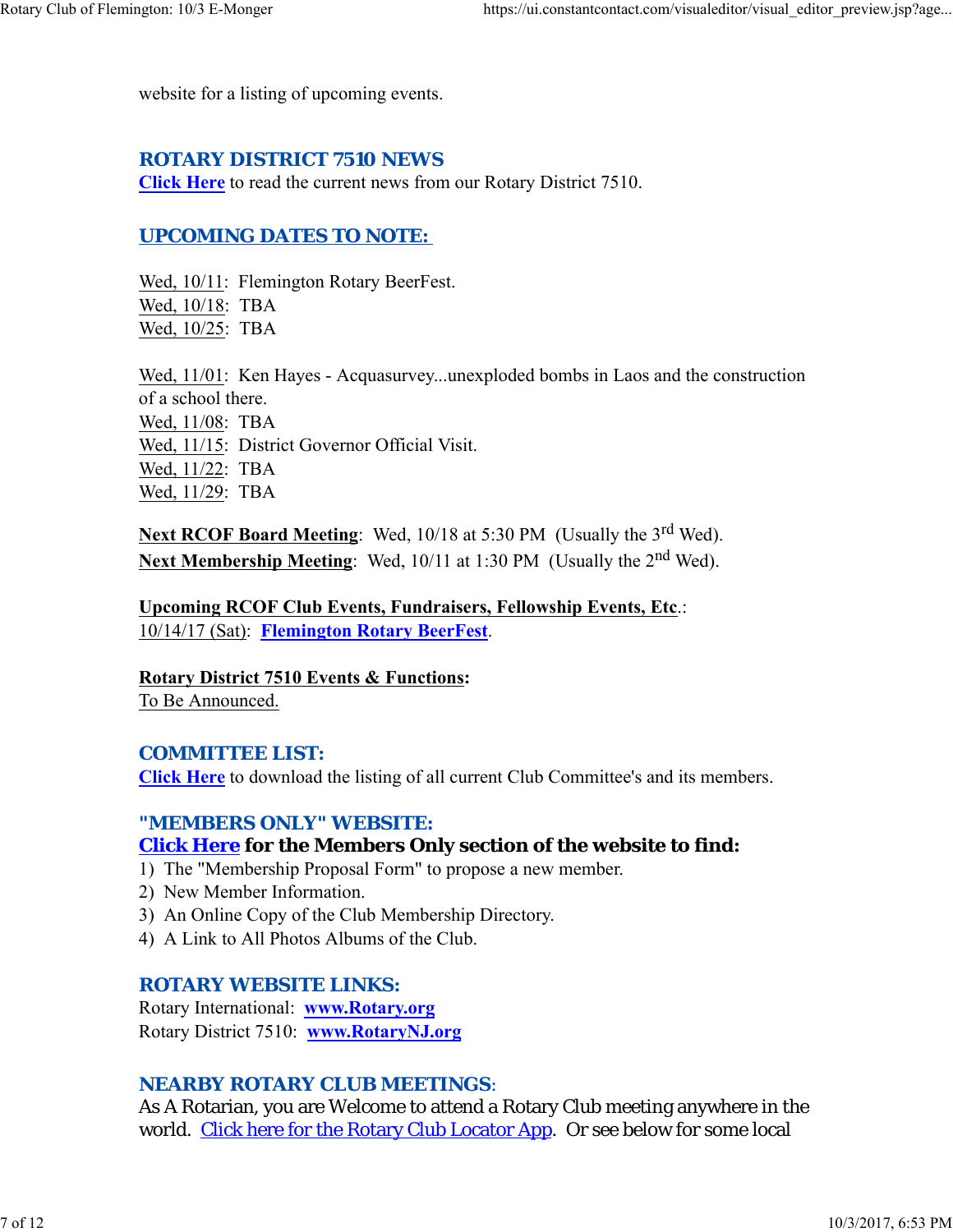### meetings:

Mondays **Lambertville/New Hope** (6:30 pm) - Lambertville Station Restaurant; 11 Bridge Street, Lambertville NJ 08530 **Piscataway** (12:15 pm) - Radisson Hotel; 21 Kingsbridge Road, Piscataway, NJ 08854

### Tuesdays

**Whitehouse** (12:15 pm) - Max's 22; 456 Route 22 West, Whitehouse Station, NJ 08889 **Princeton** (12:15 pm) - The Nassau Club; 6 Mercer Street, Princeton, NJ 08540 **Bridgewater-Bound Brook** (12:15 pm) - Arbor Glenn; 100 Monroe St, Bridgewater 08807

### Wednesdays

**Branchburg Township** (7:30 am): Stoney Brook Grille; 1285 Route 28, North Branch, NJ 08876 **Flemington** (12:15pm): Copper Hill Country Club; 100 Copper Hill Road, Ringoes, NJ 08851 **Hillsborough Township** (6:15 pm): Pheasant's Landing; 311 Amwell Road (Rt. 514), Hillsborough, NJ 08844

### Thursdays

**Clinton Sunrise** (7:30 am): Clinton Fire Department; New Street, Clinton, NJ 08809 **Somerville/Bridgewater** (12:15 pm): Bridgewater Manor; 1251 US Highway 202/206, Bridgewater, NJ 08807

**Trenton** (12:15 pm): Freddie's Tavern; 12 Railroad Avenue, West Trenton, NJ 08628

Fridays

**North Hunterdon** (12:15 pm): Beaver Brook County Club; 25 County Club Drive, Annandale, NJ 08801

**Princeton Corridor** (12:15pm): Hyatt Regency; 102 Carnegie Center, Rt. 1 North, Princeton, NJ 08540

#### eClub

**Rotary eClub of Hunterdon Horizon**: View website for meetings or online makeups.

# RI President's Call for Action in **2017-2018**: **"Rotary: Making a Difference" Rotary Club of Flemington - Our 94th Year**

Founded October 3, 1923 \* Charter #1529 \* District 7510

| Club President  | <b>Kim Metz</b>        |
|-----------------|------------------------|
| President-Elect | $\ast$ Open $\ast\ast$ |
| Secretary       | <b>Kyle Fogarty</b>    |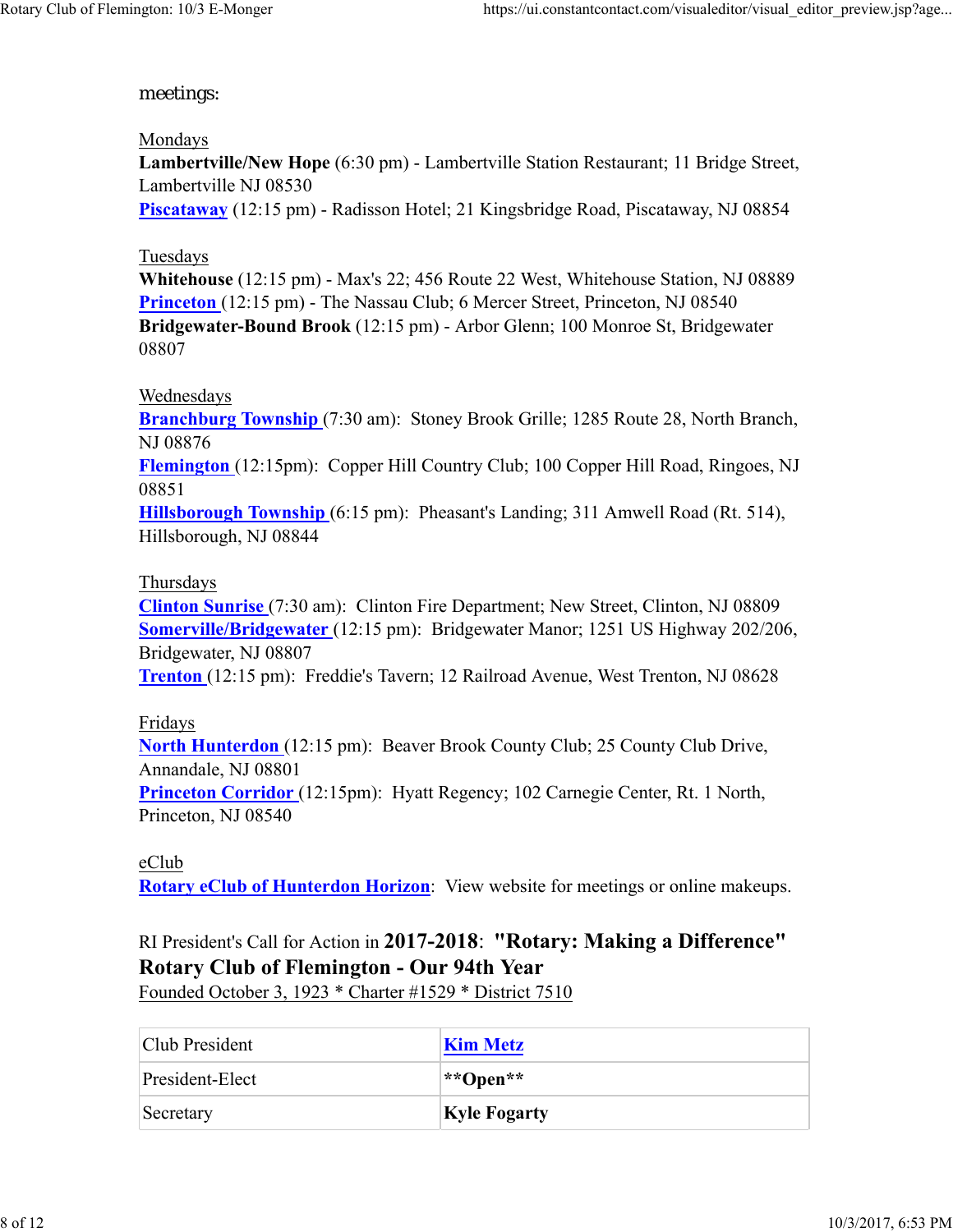| Treasurer, General                                           | <b>Nik Kritharis</b>                                   |  |  |  |
|--------------------------------------------------------------|--------------------------------------------------------|--|--|--|
| Treasurer, Lunch                                             | <b>Ken Skowronek</b>                                   |  |  |  |
| <b>Board Member</b>                                          | <b>D.J. Wright</b> (immediate Past-President)          |  |  |  |
| <b>Board Member</b>                                          | <b>Sandy Clark</b>                                     |  |  |  |
| <b>Board Member</b>                                          | <b>Joe Ziegler</b>                                     |  |  |  |
| Sergeant-at-Arms                                             | <b>Dianne Durland</b>                                  |  |  |  |
| R.I. President                                               | Ian H.S. Riseley (Sandringham, Victoria,<br>Australia) |  |  |  |
| District Governor (DG)                                       | <b>Bob Zeglarski</b> (Roselle-Rosselle Park)           |  |  |  |
| District Governor Elect (DGE)                                | <b>John Shockley</b> (Hillsborough)                    |  |  |  |
| District Governor Nomimee (DGN)                              | <b>Ann Walko</b> (Watchung-Warren)                     |  |  |  |
| <b>Assistant District Governor (ADG)</b>                     | <b>Albert Varga</b> (Lambertville-New Hope)            |  |  |  |
| Club Meetings: Wednesday, 12:15 pm, Copper Hill Country Club |                                                        |  |  |  |
| 100 Copper Hill Road, Ringoes 08551                          |                                                        |  |  |  |





*MISSION STATEMENT*: The mission of Rotary International is to assist and guide Rotarians and Rotary clubs to accomplish the Object of Rotary to ensure Rotary's continuing relevance and to help build a better world, emphasizing service activities by individuals and groups that enhance the quality of life and human dignity, encouraging high ethical standards, and creating greater understanding among all people to advance the search for peace in the world.

*THE OBJECT OF ROTARY*: The object of Rotary is to encourage and foster the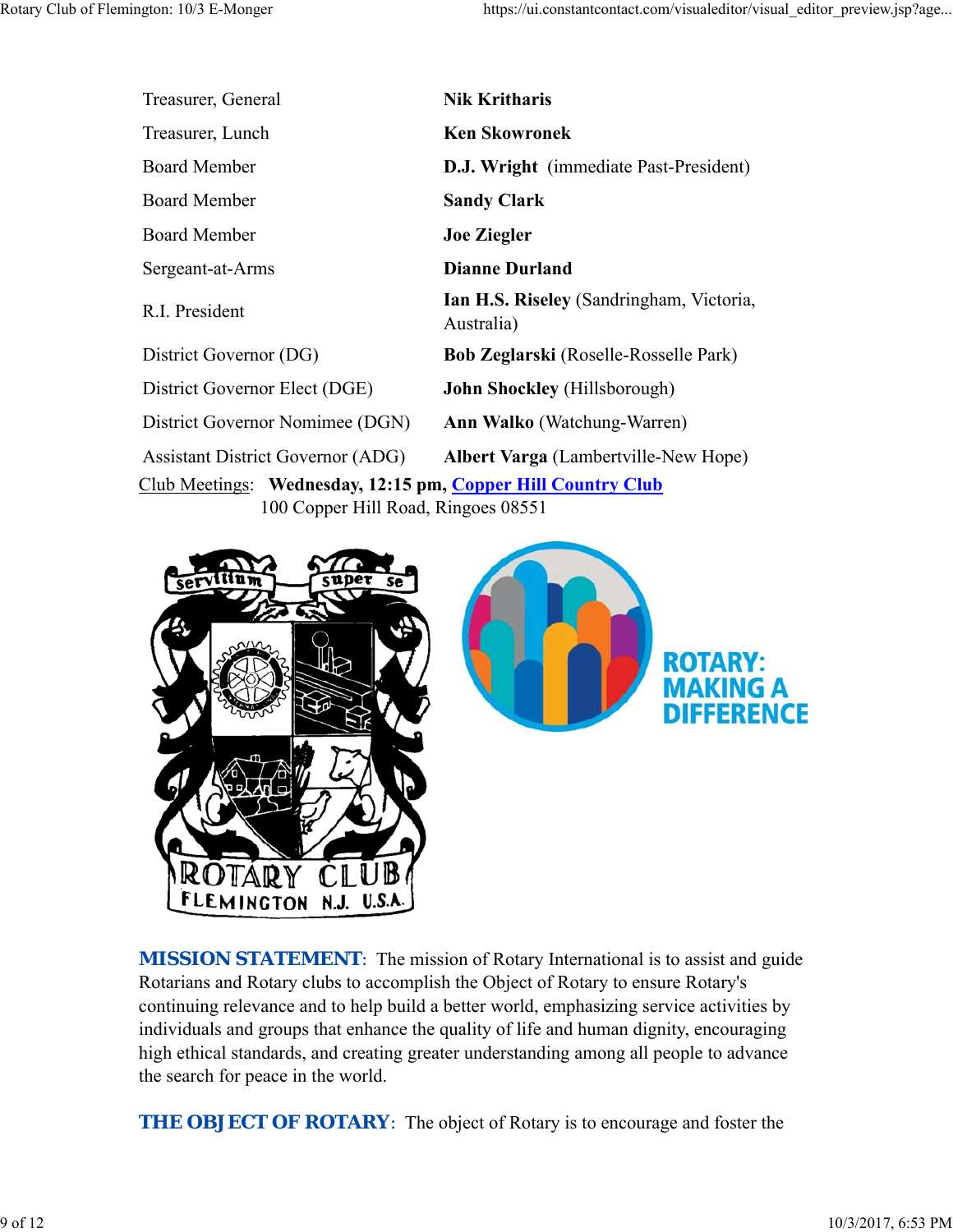ideal of service as a basis of worthy enterprise and, in particular, to encourage and foster:

**1st**: The development of acquaintance as an opportunity for service;

**2nd**: High ethical standards in business and professions, the recognition of the worthiness of all useful occupations, and the dignifying of each Rotarian's occupation as an opportunity to serve society;

**3rd**: The application of the ideal of service in each Rotarian's personal, business and community life;

**4th**: The advancement of international understanding, goodwill, and peace through a world fellowship of business and professional persons united in the ideal of service.

**THE 4-WAY TEST:** "Of the things we think, say or do:

**1st**: Is it the Truth?

**2nd**: Is it Fair to all concerned?

**3rd**: Will it build goodwill and better friendships?

**4th**: Will it be beneficial to all concerned?"

#### *ROTARY's AVENUE'S OF SERVICE*:

**1)** Through **Club Service**, we have fun, build lasting friendships, and make sure that our club runs well.

**2)** Through **Vocational Service**, we volunteer our professional skills to serve others and promote integrity in everything we do.

**3)** Through **Community Service**, we address local needs and work with our community to bring lasting improvements.

**4)** Through **International Service**, we meet humanitarian needs around the globe and promote world understanding and peace.

**5)** Through **Youth Service**, we work with young people to help them become the next generation of leaders, visionaries, and peacemakers.

## **2017-2018 CLUB MEMBER ROSTER Rotary Club of Flemington, NJ**

Current Number of Members: 38

| <b>Rotarian</b>              | <b>Member Since</b> | <b>Classification</b>           |
|------------------------------|---------------------|---------------------------------|
| Bohler, Herbert C. (Herb)    | 1977                | <b>Specialty Advertising</b>    |
| Boynton, Adam                | 2016                | <b>Church / Social Services</b> |
| Chittenden, Robert L. (Bob)  | 2003                | M.E.F.P. Consulting Engineering |
| Clark, Arthur L. (Sandy)     | 1987                | Printing                        |
| Davidson, James G. (Jim)     | 2002                | <b>Rubber Products</b>          |
| del Campo, Ann               | 2016                | <b>Scientist &amp; Farmer</b>   |
| <b>Durland, Dianne</b>       | 2017                | <b>Community Banking</b>        |
| Ferrari, Frederick J. (Fred) | 1964                | Orthodontia                     |
| Fisher, Charles H. (Charlie) | 1961                | <b>Funeral Services</b>         |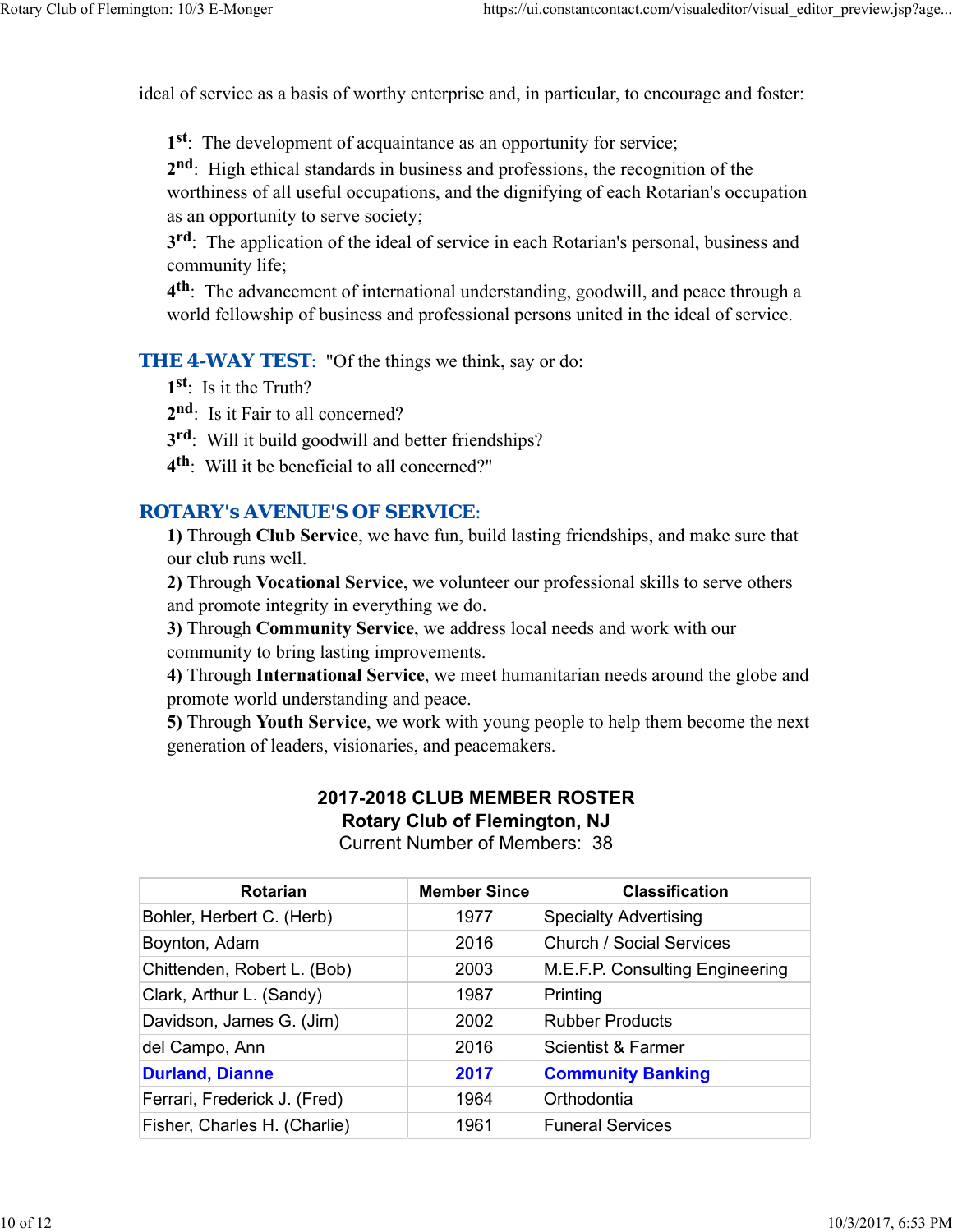| Fisher, Thomas H. (Tom)           | 2012 | <b>Property &amp; Casualty Insurance</b> |
|-----------------------------------|------|------------------------------------------|
| Fogarty, Kyle M.                  | 2017 | <b>Financial Advisor</b>                 |
| Harrison, Jeffrey (Jeff)          | 1996 | Psychotherapy                            |
| <b>Hyatt, Frederic D. (Fred)</b>  | 2017 | <b>Retired - Aerospace</b>               |
| Kamnitsis, Christopher P. (Chris) | 2001 | <b>Financial Planning</b>                |
| Kritharis, Nikolaos (Nik)         | 2016 | Dentistry                                |
| Liebross, Ira                     | 1997 | <b>Family Medicine</b>                   |
| Loew, Darren                      | 2002 | Orthodontics                             |
| Martin, Teresa (Terry)            | 1993 | Solid Waste/Recycling                    |
| Mazujian, Harry                   | 2004 | Clergy                                   |
| McWilliams, Nancy                 | 1992 | Psychotherapy                            |
| Metz, Kim                         | 2007 | <b>Technical Education</b>               |
| Muller, George D.                 | 1964 | <b>Cut Glass Manufacturing</b>           |
| Newland, Robert D. (Bob)          | 1998 | Insurance                                |
| Ownes, Terry M.                   | 1987 | <b>Floor Covering</b>                    |
| Phelan, Christopher J. (Chris)    | 2009 | <b>Chamber Of Commerce</b>               |
| Randolph, R. Wayne                | 1982 | <b>Veterinary Medicine</b>               |
| Ruberto, Johanna S.               | 2016 | <b>High School Administration</b>        |
| Schaible, R. Michael (Mick)       | 1998 | <b>Appraisal Services</b>                |
| Skowronek, Kenneth J. (Ken)       | 1994 | <b>Family Law</b>                        |
| Sollner, Richard F. (Dick)        | 1962 | Air Transportation                       |
| Stothoff, Richard H. (Dick)       | 1966 | <b>Sanitary Engineering</b>              |
| Widico, Karen A.                  | 1997 | <b>Public Health Services</b>            |
| Williams, Gwen                    | 1991 | Purchasing/Manufacturing                 |
| Wise, Robert (Bob)                | 1992 | <b>Hospital Administration</b>           |
| Woske, Harry                      | 1977 | Cardiology                               |
| Wright, Daniel J. (D.J.)          | 2003 | <b>Funeral Services</b>                  |
| Ziegler, Joseph E. (Joe)          | 1988 | <b>Investment Advisor</b>                |
| Zullo, John J. (Johnnie)          | 1987 | <b>Chemical Engineering</b>              |

Yours in Rotary Service! Bob Chittenden

**Rotary Club of Fleminton, NJ** PO Box 751 - Flemington, NJ 08822 www.FlemingtonRotaryNJ.org

Providing "Service Above Self" Since 1923